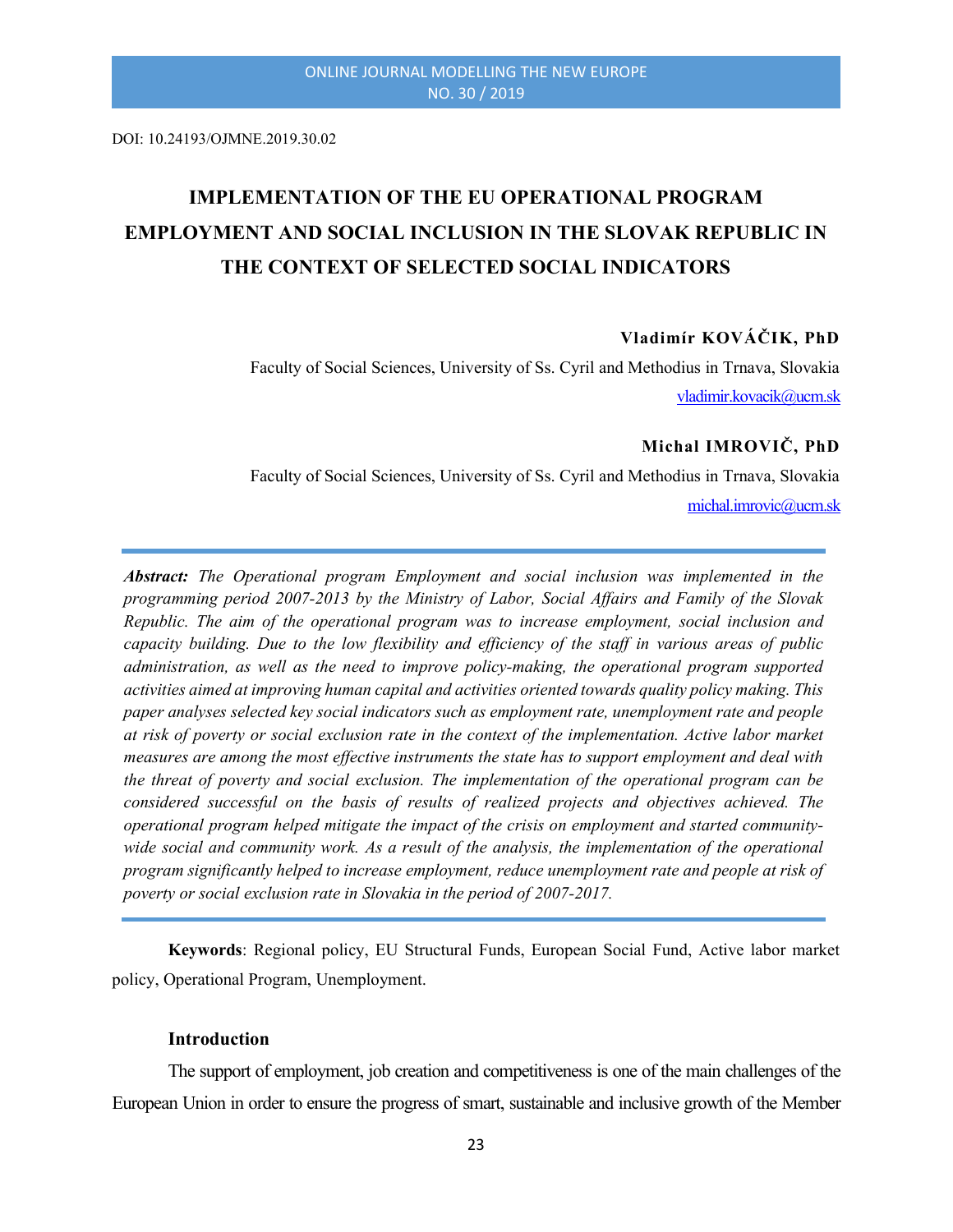States (Brzeszczak and Imiołczyk, 2016; Balcerzak, 2016). The financial and economic crisis revealed weaknesses in Member States labour markets and influenced key social and socioeconomic indicators such as employment or people at risk of poverty significantly. Social indicators are defined as statistical measures that describe social trends and conditions impacting on human well-being (OECD, 1976).

Member States and the Union are to work towards developing a coordinated strategy for employment and particularly for promoting a skilled, trained and adaptable workforce and labour markets responsive to economic change with a view to achieving the objectives of full employment and social progress set out in Article 3 of the Treaty on European Union (European Union, 2015; Nagy, 2016).

To prevent another economic crisis to significantly influence labour markets, the EU Member States have taken the employment policy as one of the highest priorities with the common concern approach that coordinates this matter with the EU Council. To be able to exercise the measures of the effective employment policy of the EU, it is necessary to adopt the relevant legislation and define the financial resources to cover the investments. In addition to state budget funding, the EU funding is the largest financial source to cover the employment policy expenditures in EU Member States.

In Slovakia, the programming period 2007-2013 was the second programming period in which the country was eligible to draw EU funds after becoming the full member of the EU. The area of employment policy in the programming period 2007-2013 was supported by the Operational Program Employment and Social Inclusion.

The Operational Program Employment and Social Inclusion (OP EaSI) is a reference document that provided support for human resources development, employment growth, social inclusion and capacity building in the 2007-2013 programming period. The aim of the operational program is to increase employment, social inclusion and capacity building. Due to the low flexibility and efficiency of the staff in various areas of public administration, as well as the need to improve policy-making, the Operational Program supported activities aimed at improving human capital and activities oriented towards quality policy making.

With its priority axes, the OP EaSI was linked to the activities of the Regional Operational Program, OP Education, OP Research and Development and OP Health Service as described in the description of the individual priority axes. The OP EaSI has implemented activities through which the employment policy objectives of the National Reform Program have been fulfilled. Through its priority axes, it has concentrated on contributing to achieving a high level of employment, reducing long-term unemployment, dealing with demographic changes and social inclusion. Contributions in these areas were directed to strengthen the processes aimed at ensuring the competitiveness of the Slovak Republic (SR) in the European and global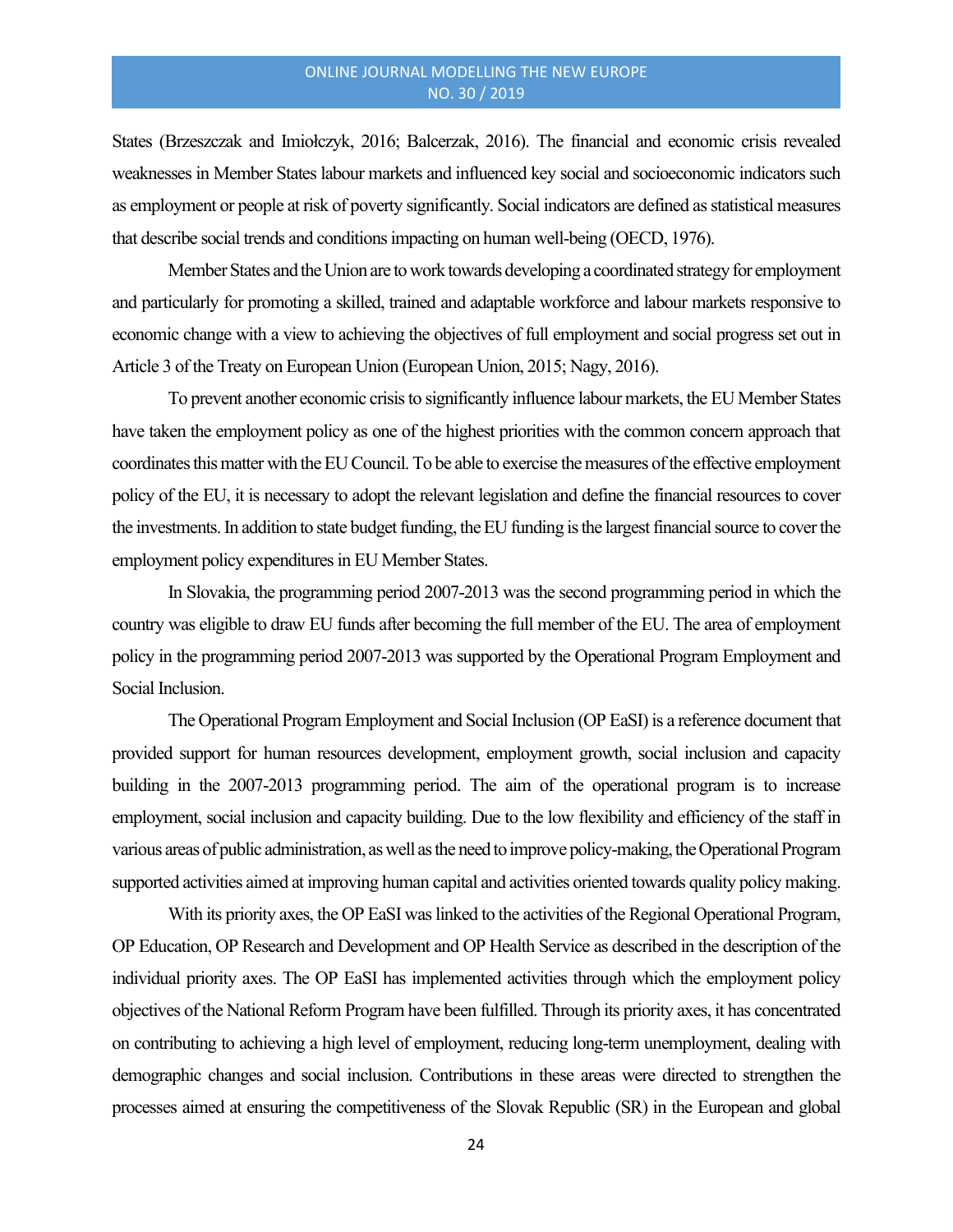framework. The OP EaSI was approved by the EC on 26 October 2007. The Managing Authority of the OP EaSI is the Ministry of Labor, Social Affairs and Family of SR.

#### Materials and Methods

The objective of this paper is to analyse the impact of implementation of OP EaSI on the selected social indicators in Slovakia during 10 years period 2007-2017. In this paper, we were working with secondary data. The secondary data regarding the implementation of the OP EaSI, including achieved drawdown and the indicators used for the analysis in this paper were obtained from Annual Reports of the Implementation of the OP EaSI for 2007-2015, websites of the Ministry of Labor, Social Affairs, and Family of the SR, Implementation agency of Slovak Ministry of Employment, Social Affairs and Family and Ministry of finance of the SR. The secondary data regarding the employment and unemployment rate, people at risk of poverty or social exclusion rate in Slovakia in 2007-2017 were obtained from Eurostat and Statista websites. The data we used in this paper were quantitative.

The main aim of the contribution is to analyse the relation between the results of the implementation of the OP EaSI through the results achieved by drawing the individual priority axes as well as selected measurable indicators (such as the number of jobs created, the number of persons in the target groups involved in the projects) and selected socioeconomic indicators (development of employment and unemployment, poverty and social inclusion).

For research, we were analysing the impact of implementation on the trend in employment rates, poverty and social inclusion. We focused on the relation of the unemployment and employment development in individual years to the number of jobs created and the number of persons involved in the project. We were also interested in the rate of poverty and social inclusion in individual years in relation to the pre-invested funds of the operational program during the reference period. To achieve the objective, the methods of analysis, synthesis, deduction and induction have been used. Another key method that has been used was the descriptive statistics, and for better visualization, we used a graphical representation of the identified values.

#### Results and Discussion

#### 1. Employment and Social Inclusion

Employment and productive work are key components of social and economic development as well as decisive determinants of human identity. Economic growth, sustainable development and the expansion of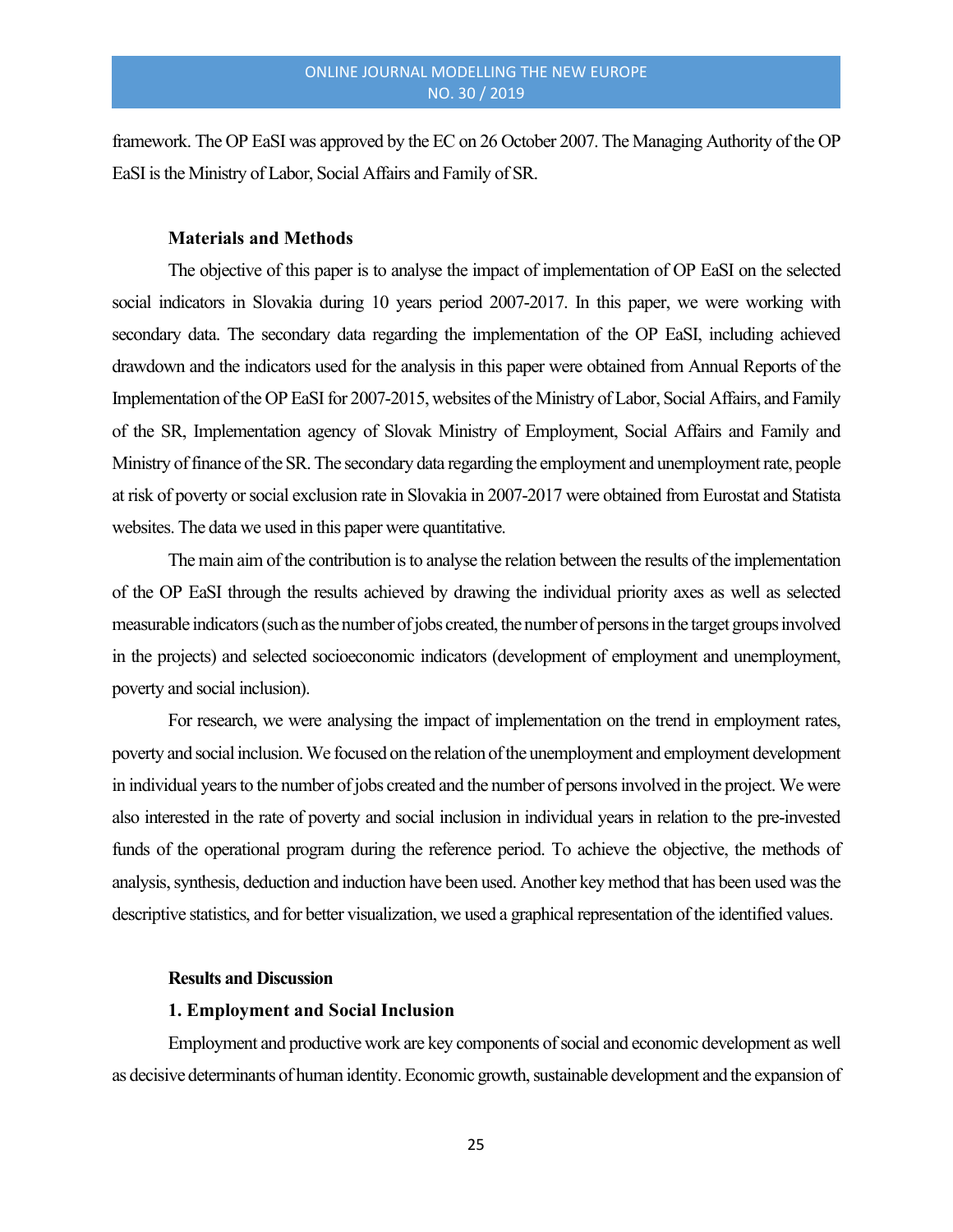productive employment are closely linked. Effective employment is also an effective method of dealing with poverty and promoting social integration of citizens.

"The biggest challenges of the economic policy in Slovakia are solutions that align the consolidation objectives with the goals of growth, employment and quality of life. That is why the costs encouraging the economic growth and employment are preferred. This will create the preconditions for faster and sustainable economic growth and achieve a higher level of employment and improve the quality of life"(Ministry of Labor, Social Affairs and Family of the SR, 2014). A necessary condition for further development of the Slovak economy and raising the standard of living of the population is the solution of employment, which will lead to the creation of sustainable jobs.

In every society, the state has an irreplaceable role in the implementation of employment policy. The role of employment policy at the national level is, in coordination with other policies, to create the conditions for entering the labor market for all who can work (Kubík, Zůvala, 2018), want to work and seek work, and for sustainable employment. Increasing the participation of the population in the productive age on employment, or increasing employment rates and particularly for disadvantaged people, and their remaining in the labor market is also one of the main policy instruments against the spread of poverty and social exclusion.

In the demographic aging of the population, job cuts and rising unemployment (Lewandowska-Gwarda, 2018), a higher degree of economic policy coordination, employment policy for both the EU and national policy is needed. Such an approach should contribute to the promotion of economic growth, job creation in the future and overall improvement in the quality of life. At the same time, it supports and encourages efforts by states to ensure the financial and social sustainability of applied social protection systems.

"The labor market has long been one of the main challenges of the Slovak economy. Compared to other EU countries, Slovakia has relatively low employment rates, especially among young people, but also elderly and women, and high unemployment, which is dominated by long-term unemployment. Long-term unemployed are the largest group of unemployed in Slovakia. The long-term unemployment rate in Slovakia is among the highest in the EU 28" (National reform program, 2014). It is mainly due to the high unemployment rate of the young people and the long-term unemployed low-skilled labor force (Mura et. Al., 2019). Unemployment in Slovakia as well as in the European Union has come to the forefront of the perception of the society, politicians and the professional public.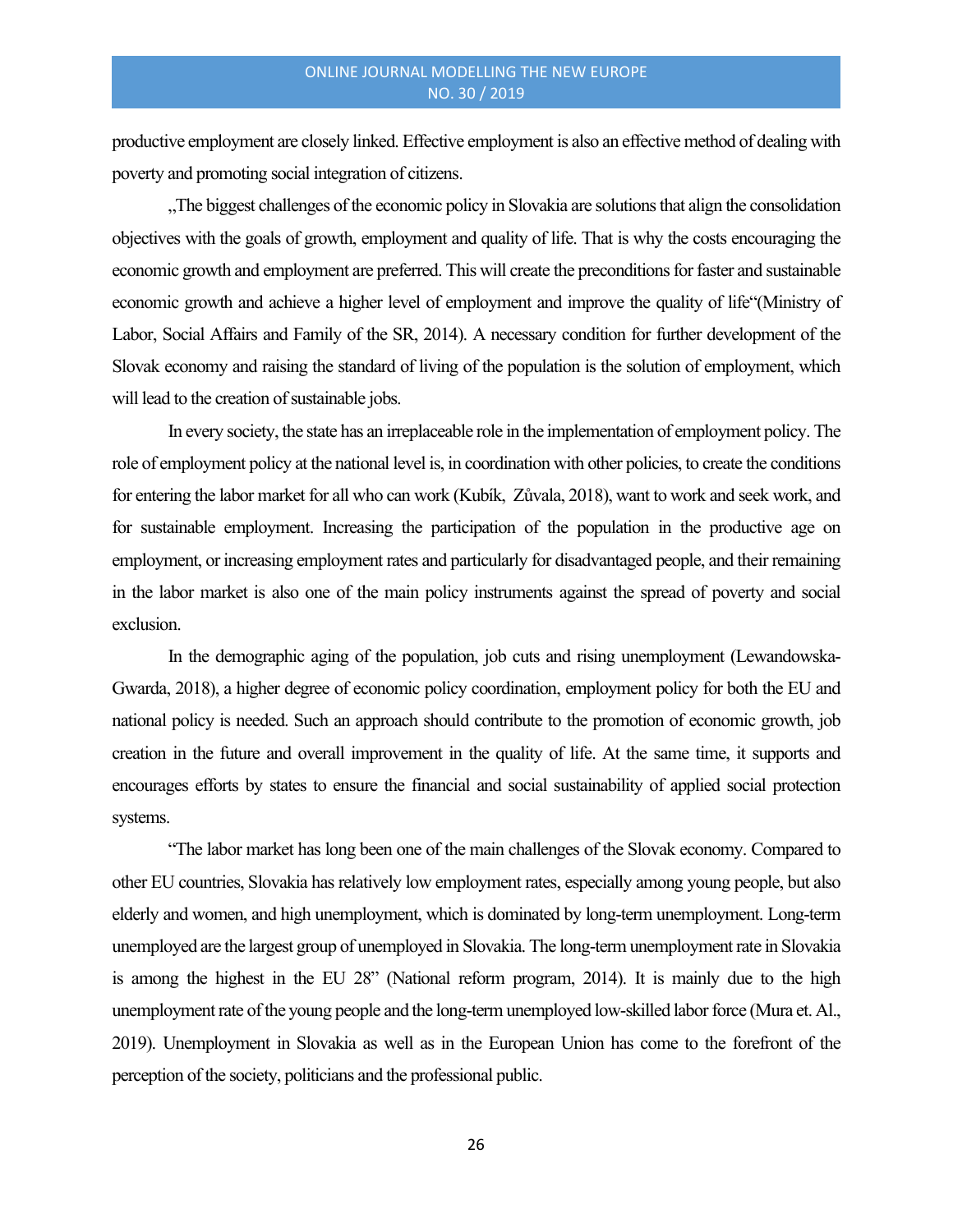The negative effects of unemployment are visible across the whole society, not just the unemployed. "As a result of unemployment, incomplete exploitation of the working population is achieved and the economy cannot work at the level of its potential, it even loses its potential" (Páleník et al., 2014; Chocholatá, Furková 2018; Mészáros, 2018). One of the reasons for the persistence of high unemployment in Slovakia is the absence of an approach that would address in a comprehensive way the problems of employment and unemployment in their mutual relations and taking into account the factors influencing the solution of these problems.

Unemployment is a situation in which part of the working-age population does not participate in the workforce, and this phenomenon contributes significantly to the unfavourable development of public finances (Kargol-wasiluk,, Wildowicz-giegiel, 2018; Androniceanu et al., 2019), but also reflects the potential underutilisation of production capacity in the economy (Workie Tiruneh – Štefánik et al., 2014). However, the high unemployment rate is not only associated with a lack of demand for labour, but is also the result of a mismatch between them (Workie Tiruneh et al., 2013).

Searching for solutions, that will lead to the creation of sustainable jobs for further development of the Slovak economy and raising the living standards of the population, is the main challenge. By promoting employment, it is necessary to focus on measures aimed at removing employment barriers and allowing flexible forms of employment as well as reform changes in active labor market policies and changes in the field of labor protection. Recently, there is a growing problem with the lack of skilled labor in some sectors of the economy.

Considering the facts mentioned above, it is very important and necessary to implement effectively active and passive labor market measures in the SR. Under the notion of labor market policy, we include a system of support and assistance that helps citizens adapt to jobs in the labor market. "A traditional rationale for active labor market policy has been to facilitate the matching process in the labor market" (Calmfors, 1994). Labor market policies include different forms, actions, measures or instruments that should be applied to employment services. The role of the active labor market policy (ALMP) is not only to help the individuals but also to motivate them (Mura, Vlacseková, 2018) and bundle them to their own efforts, which would improve their situation. On the other hand, Hotz, Imbens, and Klerman (2006) find that while active labor market programs that promote a quick return to work can look relatively more favorable over shorter time horizons, programs that invest in human capital development look relatively better over longer horizons.

Active labour market measures are among the most effective instruments the state has to support employment and deal with the threat of poverty and social exclusion. An ALMP is a historically younger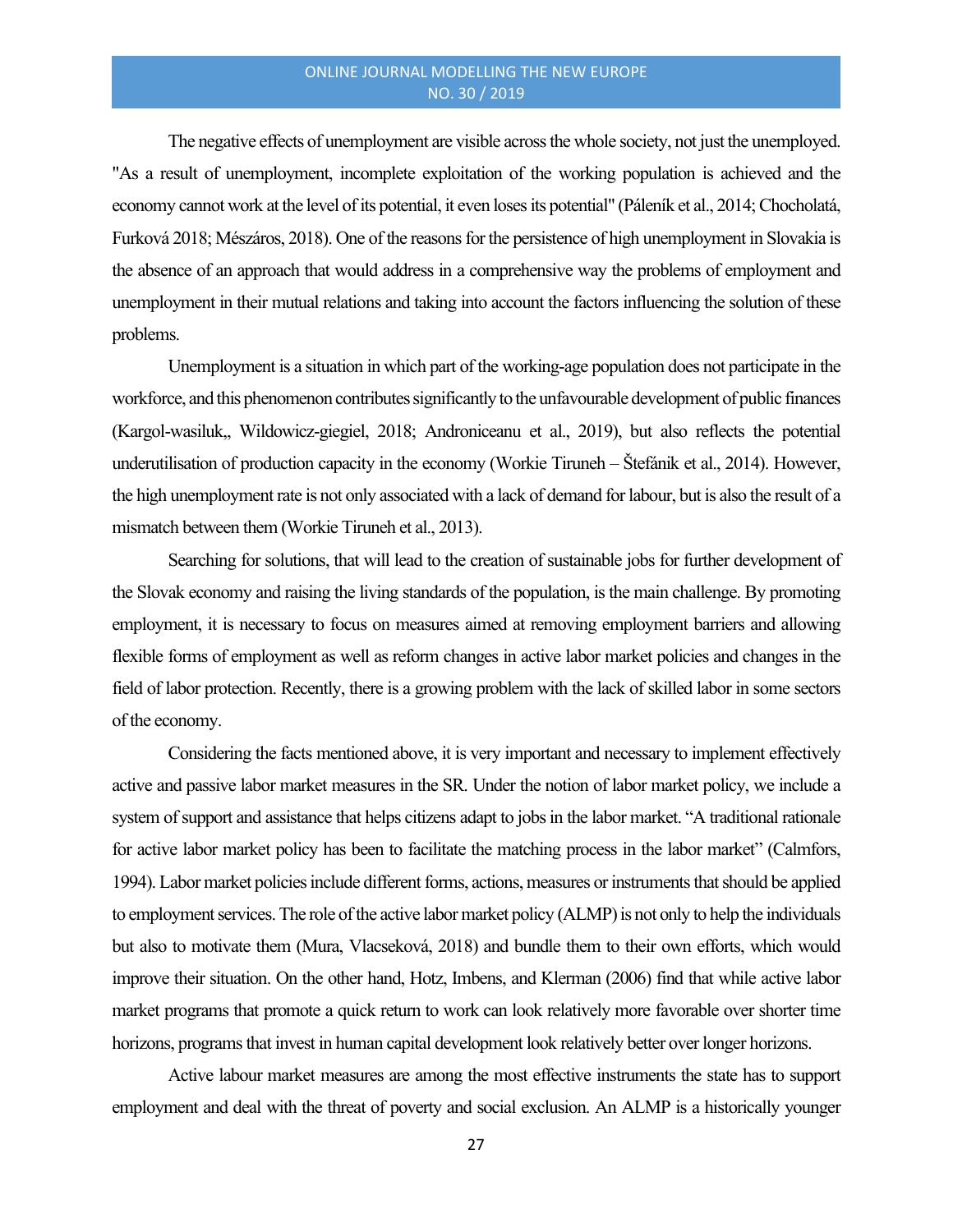form of labor market policy; it started to develop in Europe after the Second World War and more pronounced in the 1970s, when passive policy measures stopped taking action, unemployment support started demoralizing people's attitudes towards work, and expenditures for spending on them expeditiously increased, therefore the focus of policy has begun to shift to its active measures (Hetteš, 2013). An ALMP aims to help those people, who are at risk of unemployment as well as helping the unemployed to get to work before they become long-term unemployed. Today, academic analysis of ALMPs is associated with economists such as Calmfors (1994), Layard (1991), Manová et al. (2018), Horecký (2018).

Active labor market measures should meet multiple objectives. The first is to help people who are at risk of unemployment. The second objective is to help unemployed people who are at risk of long-term unemployment. Third is to be effective in helping the long-term unemployed. Active measures are implemented, for example, through job mediation, providing professional counselling services, education and training for the labour market. ALMP are used to combat labour shortages and mobilize labour by reducing the overall level of unemployment (Greeve, 2018).

For the market economy, it is typical that the product and service markets operate in parallel and therefore also the labor market where the wage-earning work is being bought and sold. However, the labor market is a very specific market, its specificities result from the fact that work is a function of labor and is closely linked to a person's personality. "Labor force, although it is carried out via the labor market, is not to be considered as a product either in a legal or ethical sense" (Kováčová, 1995).

Social inclusion requires a comprehensive, multidimensional and especially unified approach in different policy areas. Their main objectives are to promote the social inclusion of disadvantaged or excluded people, to promote equal opportunities, to meet the social needs of people through active and preventive social inclusion measures, and overall to boost employment growth, social cohesion and sustainable development. "Fast growth in some large emerging economies has led to a partial convergence in living standards, which exists side by side with abject poverty and a persistence of inequalities. Inequality undermines prospects for inclusive growth, equal access to social protection, and broader sustainable development" (United Nations, 2013).

Social inclusion is a process that ensures that those at risk of poverty and social exclusion are given opportunities and the necessary resources to be able to participate fully in economic, social and cultural life and have the same standard of living and well-being that is considered to be commonplace in the society in which they live. It provides them with greater participation in decision-making, which affects their lives and access to fundamental rights.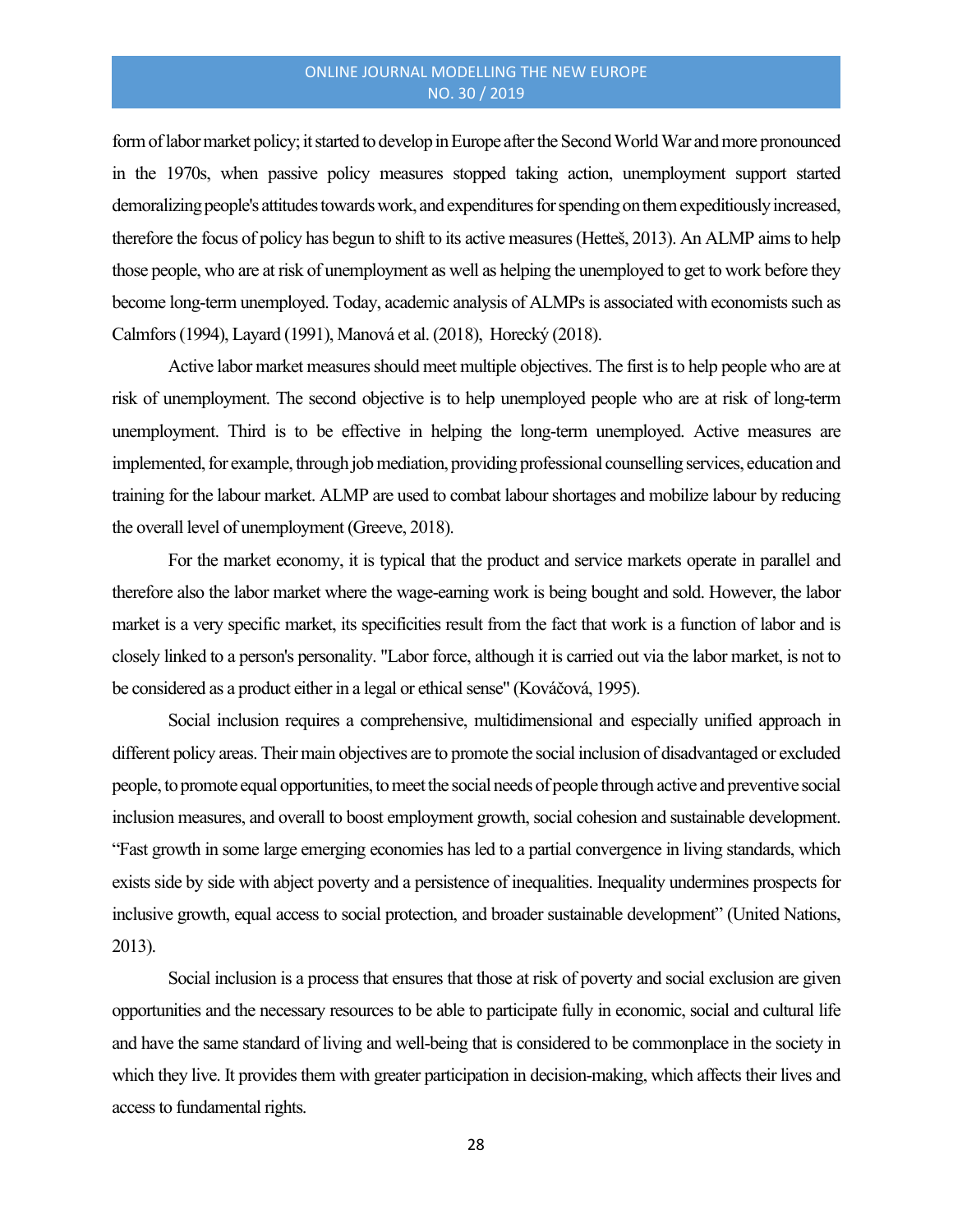Reducing poverty and social exclusion is one of the main challenges for ensuring social cohesion in Europe. "Being socially excluded means having unequal access to the five basic sources of society (education, employment, housing, social protection, health care), difficult access to the main social institutions responsible for the distribution of life opportunities, and, last but not least, the separation from important areas of life integration in a given community or society "(Gerbery and Džambazovič, 2011). The main causes of social exclusion are poverty, ethnicity, nationality, religion, health, sexual orientation and many other factors. "Socially excluded from society are those who, for reasons beyond their control, cannot participate in the normal activities of their fellow citizens" (Mareš and Sirovátka, 2008).

#### 2. Operational Program Employment and Social Inclusion

The global objective of the OP EaSI was defined as "employment growth, decrease in unemployment, social inclusion and capacity building". The ambition of the global objective was to move towards a balance in the labor market, i.e. full employment of the economically active population and the occupancy of the jobs created. From the European social fund (ESF) source,  $\epsilon$ 941,301,578 was allocated for the implementation of OP EaSI activities for 2007 – 2013 programming period.

The main objectives of the OP EaSI linked to the global objective were to:

1. Increasing employment and adaptability and reducing unemployment;

2. Strengthen the integration of people at risk of social exclusion or social exclusion and promote reconciliation of work and family life;

3. Improving the quality of human resources and management in the field of public policy.

OP EaSI was implemented in the period from 01.01.2007 to 31.12.2015, within the Convergence objective (Western, Eastern and Central Slovakia) where the 98,11% of the allocation was concentrated, and also under the Regional Competitiveness and Employment objective (the Bratislava Self-Government region) where 1,89% of the program allocation was concentrated. The Ministry of Labor, Social Affairs and the Family of the SR was, according to Government Resolution of the SR no. 832 dated October 8, 2006 designated as the Managing authority for OP EaSI. Intermediate Bodies under the Managing Authority were, according to Government Resolution no. 1023 dated December 6, 2006 designated: the Social Implementation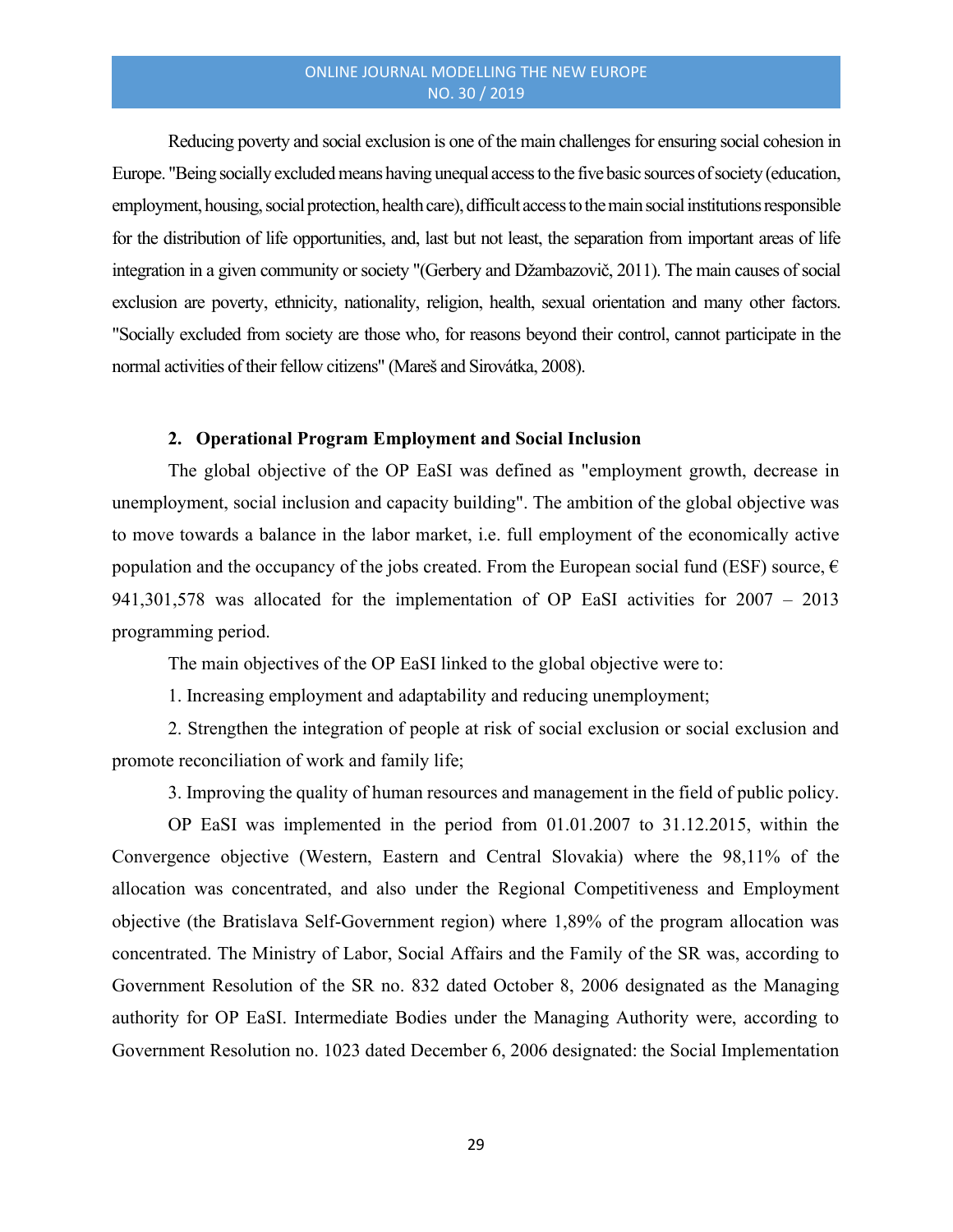Agency; Social Development Fund; Implementing Agency for the Operational Program Employment and Social Inclusion.

OP EaSI was implemented through five priority axes from the ESF. The ESF contributes to the EU's priorities in terms of strengthening economic and social cohesion by improving the opportunities for employment and employment, promoting a high level of employment and increasing the number and quality of jobs. It does so by supporting Member State policies aimed at achieving full employment and quality and productivity at work, promoting social inclusion, including access for disadvantaged people to employment, and reducing national, regional and local employment disparities.

| Priority axis   | Priority axis                           | Priority axis allocation |
|-----------------|-----------------------------------------|--------------------------|
| Priority axis 1 | Supporting employment growth            | 654 887 200              |
| Priority axis 2 | Supporting social inclusion             | 174 200 000              |
| Priority axis 3 | Supporting employment, social inclusion | 17 801 578               |
|                 | and capacity building in BSR            |                          |
| Priority axis 4 | Building capacities and improving the   | 57 472 800               |
|                 | quality of public administration        |                          |
| Priority axis 5 | <b>Technical Assistance</b>             | 36 940 000               |

Table 1: Priority axes of OP EaSI with allocations

Source: Ministry of Labor, Social Affairs and Family of the SR. (2013). The Operational Program Employment and Social Inclusion

#### 3. Results of the implementation of the OP EaSI in 2007-2013 period

Within the OP EaSI, based on information from Annual reports of the implementation of the OP EaSI overall 4,439 grant applications were submitted, but due do the cancellation of some calls only 4,161 grant applications were further processed. Overall, there were 1,906 projects contracted, i.e. 45.81% of the grant applications were converted into projects (Lietava, Fáziková, 2017). This is caused by the long-term high interest in ESF projects by the project applicants.

The ESF focuses on four key areas: increasing the adaptability of workers and enterprises, enhancing access to employment and participation in the labor market, reinforcing social inclusion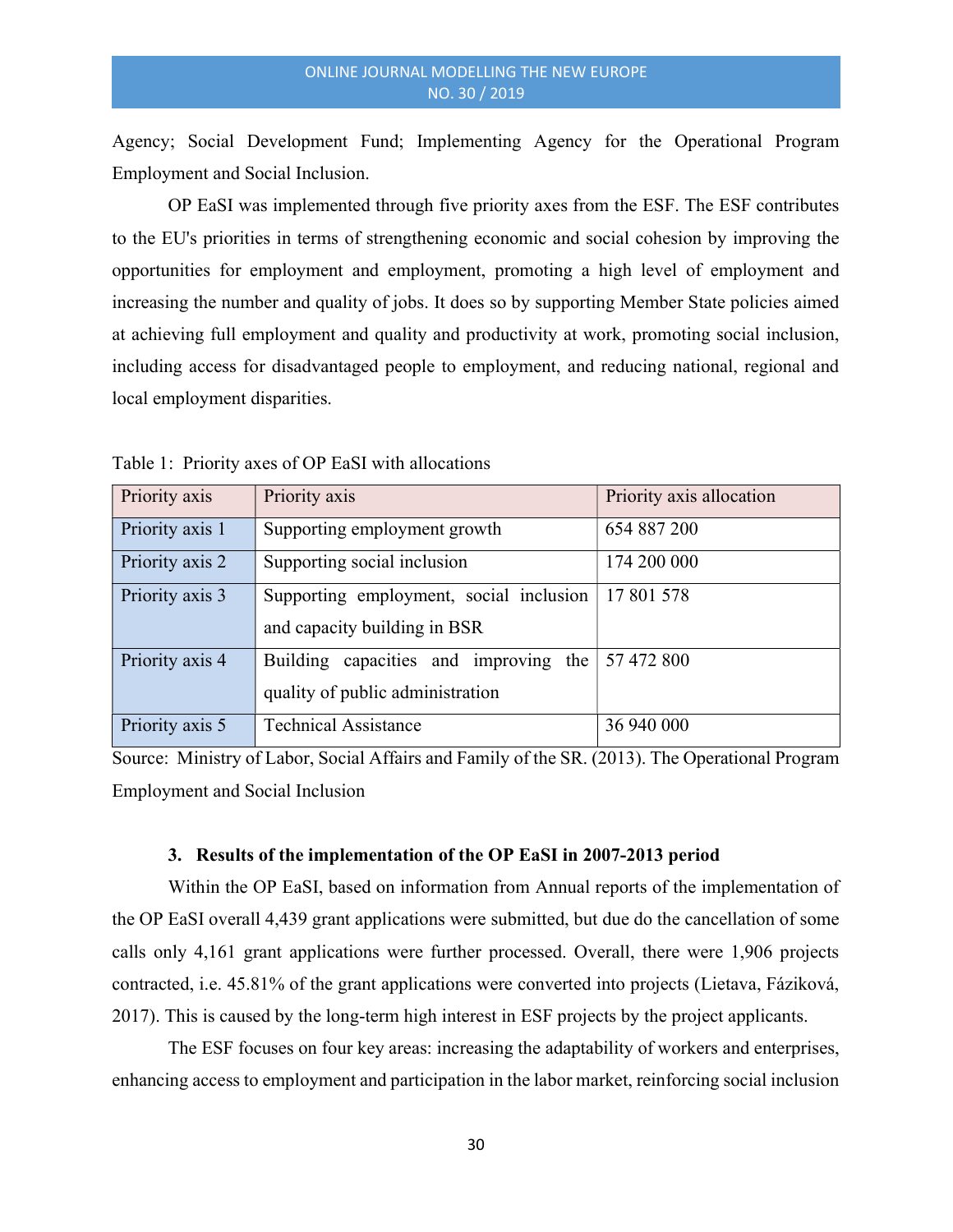by combating discrimination and facilitating access to the labor market for disadvantaged people, and promoting partnership for reform in the fields of employment and inclusion. Out of 1,906 OP EaSI contracted projects, only 1,546 of them were properly finished.

Within the OP EaSI, 1,906 projects were contracted in the total sum of 1 430 007 471.96 EUR. After deducting prematurely terminated projects, the final figure is 1,546 projects in the total contract sum of 1 286 504 896.96 EUR (EUR 1 095 656 969.33 from EU source).

| <b>OP EaSI</b>         | <b>Submitted</b><br><b>Approved</b><br>grant<br>grant<br>applications<br>applications |              | Contracted<br>projects | Contracted projects<br>without prematurely<br>terminated projects | Prematurely<br>terminated<br>projects |  |
|------------------------|---------------------------------------------------------------------------------------|--------------|------------------------|-------------------------------------------------------------------|---------------------------------------|--|
| <b>Measure 1.1</b>     | 47                                                                                    | 45           | 44                     | 43                                                                | $\mathbf{1}$                          |  |
| <b>Measure 1.2</b>     | 1,646                                                                                 | 620          | 612                    | 470                                                               | 142                                   |  |
| <b>Priority axis 1</b> | 1,693                                                                                 | 665          | 656                    | 513                                                               | 143                                   |  |
| <b>Measure 2.1</b>     | 1,286                                                                                 | 707          | 707                    | 602                                                               | 105                                   |  |
| <b>Measure 2.2</b>     | 444                                                                                   | 168          | 168                    | 132                                                               | 36                                    |  |
| <b>Measure 2.3</b>     | 145                                                                                   | 19           | 19                     | 17                                                                | $\overline{2}$                        |  |
| <b>Priority axis 2</b> | 1,875                                                                                 | 894          | 894                    | 751                                                               | 143                                   |  |
| <b>Measure 3.1</b>     | 100                                                                                   | 38           | 38                     | 32                                                                | 6                                     |  |
| <b>Measure 3.2</b>     | 45                                                                                    | 24           | 24                     | 21                                                                | $\overline{3}$                        |  |
| <b>Measure 3.3</b>     | 36                                                                                    | 35           | 33                     | 20                                                                | 13                                    |  |
| <b>Measure 3.4</b>     | 16                                                                                    | 16           | 16                     | 16                                                                | $\theta$                              |  |
| <b>Priority axis 3</b> | 197                                                                                   | 113          | 111                    | 89                                                                | 22                                    |  |
| <b>Measure 4.1</b>     | 627                                                                                   | 202          | 201                    | 152                                                               | 49                                    |  |
| <b>Measure 4.2</b>     | $\overline{3}$                                                                        | $\mathbf{1}$ | $\mathbf{1}$           | $\mathbf{1}$                                                      | $\overline{0}$                        |  |
| <b>Priority axis 4</b> | 630                                                                                   | 203          | 202                    | 153                                                               | 49                                    |  |
| <b>Measure 5.1</b>     | 44                                                                                    | 43           | 43                     | 40                                                                | $\overline{3}$                        |  |
| <b>Priority axis 5</b> | 44                                                                                    | 43           | 43                     | 40                                                                | $\overline{3}$                        |  |
| <b>Total</b>           | 4,439                                                                                 | 1,918        | 1,906                  | 1,546                                                             | 360                                   |  |

Table 2: Implementation of OP EaSI for the programming period 2007-2013

Source: Implementation agency of Slovak Ministry of Employment, Social Affairs and Family (2018) Annual reports of OP EaSI.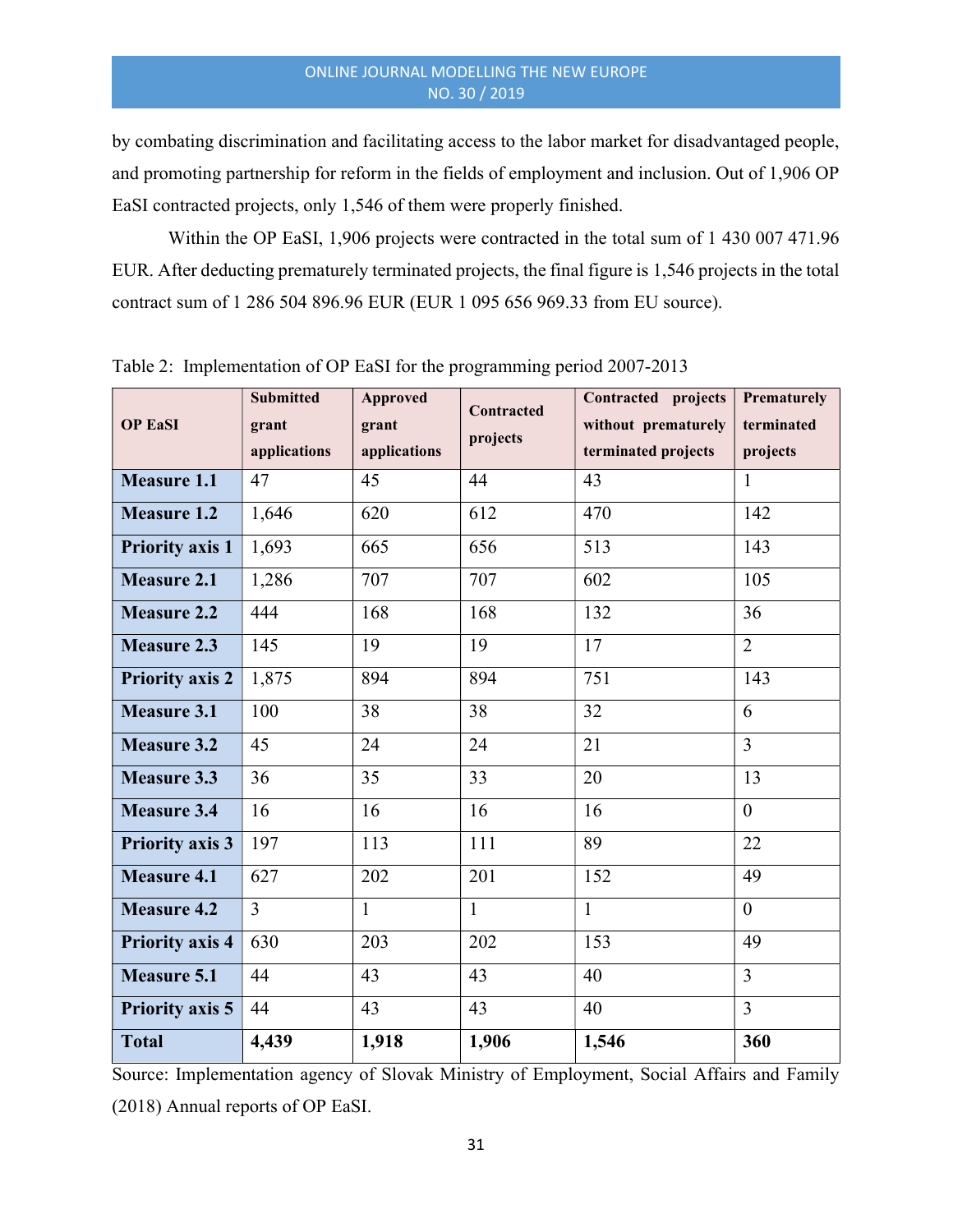The final drawdown after the implementation of the OP EaSI represents, for all projects without irregularities, the amount of funds of EUR 905 348 123.34 from the EU budget and EUR 157 927 421.69 from the state budget. The total drawdown of the OP EaSI in the amount of EUR 1 063 275 545.05 represents the level of 96.18% of the total allocation for the programming period 2007-2013.

| OP EaSI         | Allocation of | Total sum of     | Total sum of    | Total sum of  | Total sum of    |  |  |
|-----------------|---------------|------------------|-----------------|---------------|-----------------|--|--|
|                 | the priority  | requested grants | approved grants | contracted    | drawing for all |  |  |
|                 | axis/measure  |                  |                 | projects      | projects        |  |  |
| Measure 1.1     | 570,188,871   | 976,070,511      | 951,969,627     | 857,520,387   | 755, 341, 283   |  |  |
| Measure 1.2     | 200,266,659   | 363,801,753      | 149,905,627     | 125,517,928   | 57,482,388      |  |  |
| Priority axis 1 | 770,455,530   | 1,339,872,263    | 1,101,875,254   | 983,038,315   | 812,823,671     |  |  |
| Measure 2.1     | 84,083,530    | 219,603,170      | 159,332,830     | 155,907,863   | 102,715,610     |  |  |
| Measure 2.2     | 67,910,588    | 146,354,070      | 84,164,710      | 78,288,742    | 20,133,966      |  |  |
| Measure 2.3     | 52,947,059    | 80,718,821       | 69,493,588      | 43,829,704    | 25,462,021      |  |  |
| Priority axis 2 | 204,941,177   | 446,676,061      | 312,991,128     | 278,026,309   | 148,311,597     |  |  |
| Measure 3.1     | 8,052,656     | 21,477,254       | 12,662,400      | 12,101,599    | 9,756,066       |  |  |
| Measure 3.2     | 8,031,593     | 11,788,123       | 9,927,701       | 9,539,893     | 6,426,390       |  |  |
| Measure 3.3     | 4,021,063     | 5,511,315        | 5,311,451       | 4,789,593     | 2,181,853       |  |  |
| Measure 3.4     | 837,721       | 985,006          | 957,632         | 927,632       | 906,446         |  |  |
| Priority axis 3 | 20,943,033    | 39,761,698       | 28,859,184      | 27,358,717    | 19,270,755      |  |  |
| Measure 4.1     | 66,842,518    | 172,988,357      | 92,316,343      | 86, 821, 437  | 39,278,253      |  |  |
| Measure 4.2     | 772,541       | 3,639,652        | 489,636         | 489,636       | 337,910         |  |  |
| Priority axis 4 | 67,615,059    | 176,628,008      | 92,805,979      | 87,311,073    | 39,616,163      |  |  |
| Measure 5.1     | 43,458,824    | 55,608,451       | 54,278,834      | 54,273,057    | 43,253,359      |  |  |
| Priority axis 5 | 43,458,824    | 55,608,451       | 54,278,834      | 54,273,057    | 43,253,359      |  |  |
| Total           | 1,107,413,623 | 2,058,546,481    | 1,590,810,378   | 1,430,007,472 | 1,063,275,545   |  |  |

Table 3: Financial implementation of OP EaSI for the period 2007-2013

Source: Implementation agency of Slovak Ministry of Employment, Social Affairs and Family (2018) Annual reports of OP EaSI.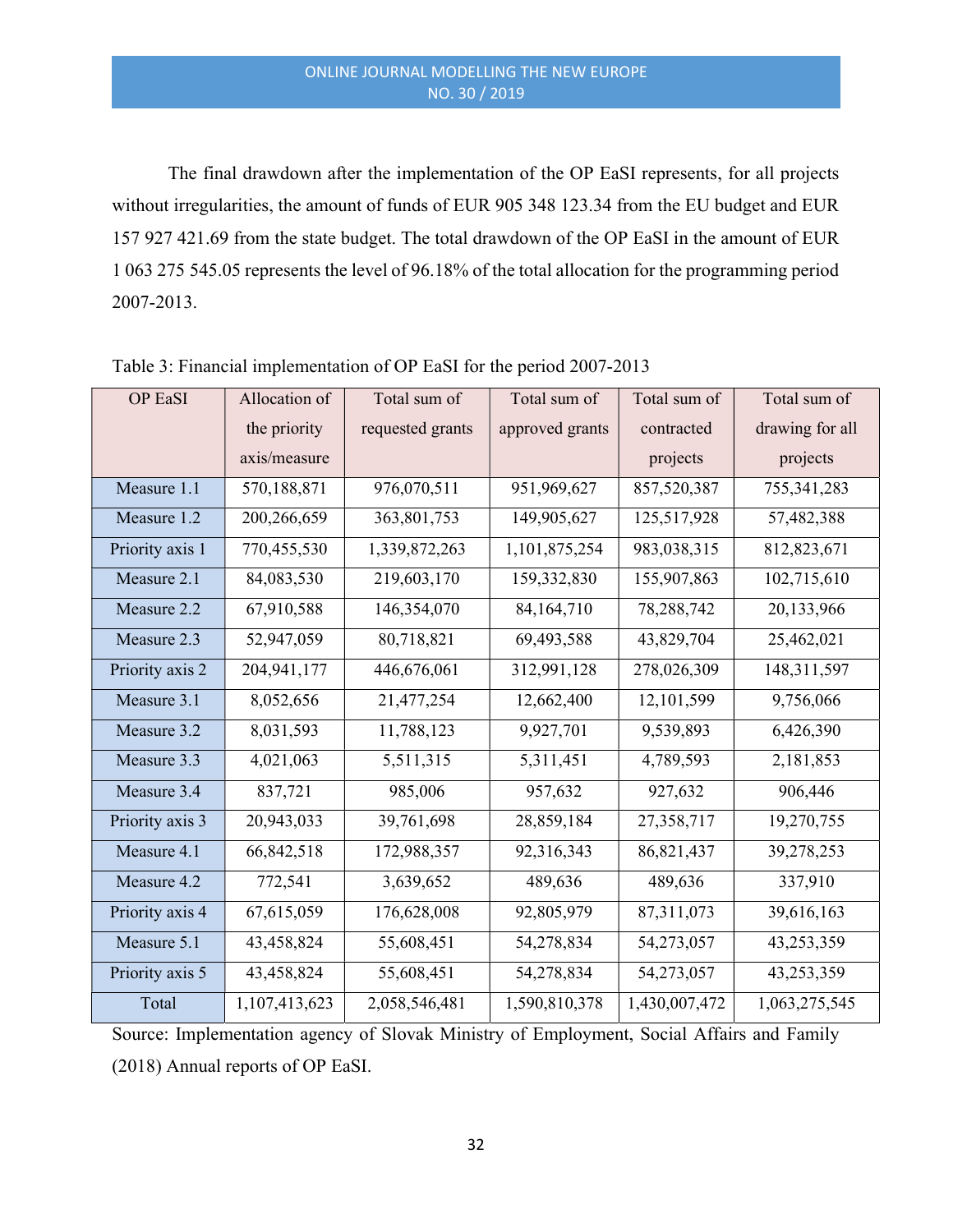# 4. Selected social indicators rate in Slovakia in the context of the implementation of the OP EaSI in 2007-2013 period

Generally, social indicators perform one or more of three functions: providing information for decision-making; monitoring and evaluating policies and/or searching for a common good and deciding how to reach it. In this paper, we have selected employment rate, unemployment rate and people at risk of poverty or social exclusion rate as key social indicators.

# Employment rate and unemployment rate

We consider employment rate and unemployment rate as key social indicators to measure the impact of implementation of OP EaSI. The measures of active labor market policy contributed mostly to the increase of the employment rate and the decrease of the unemployment rate in Slovakia. Within the OP EaSI, the most significant part of the funds was allocated up to 70% in Priority Axis 1 - Support for Employment Growth, which, through its focusing activities and the nature of implemented projects, contributed mostly of all priority axes to the support of active labor market policy.



Graph 1: Employment rate in Slovakia from 2007 to 2017

Source: Eurostat (2017)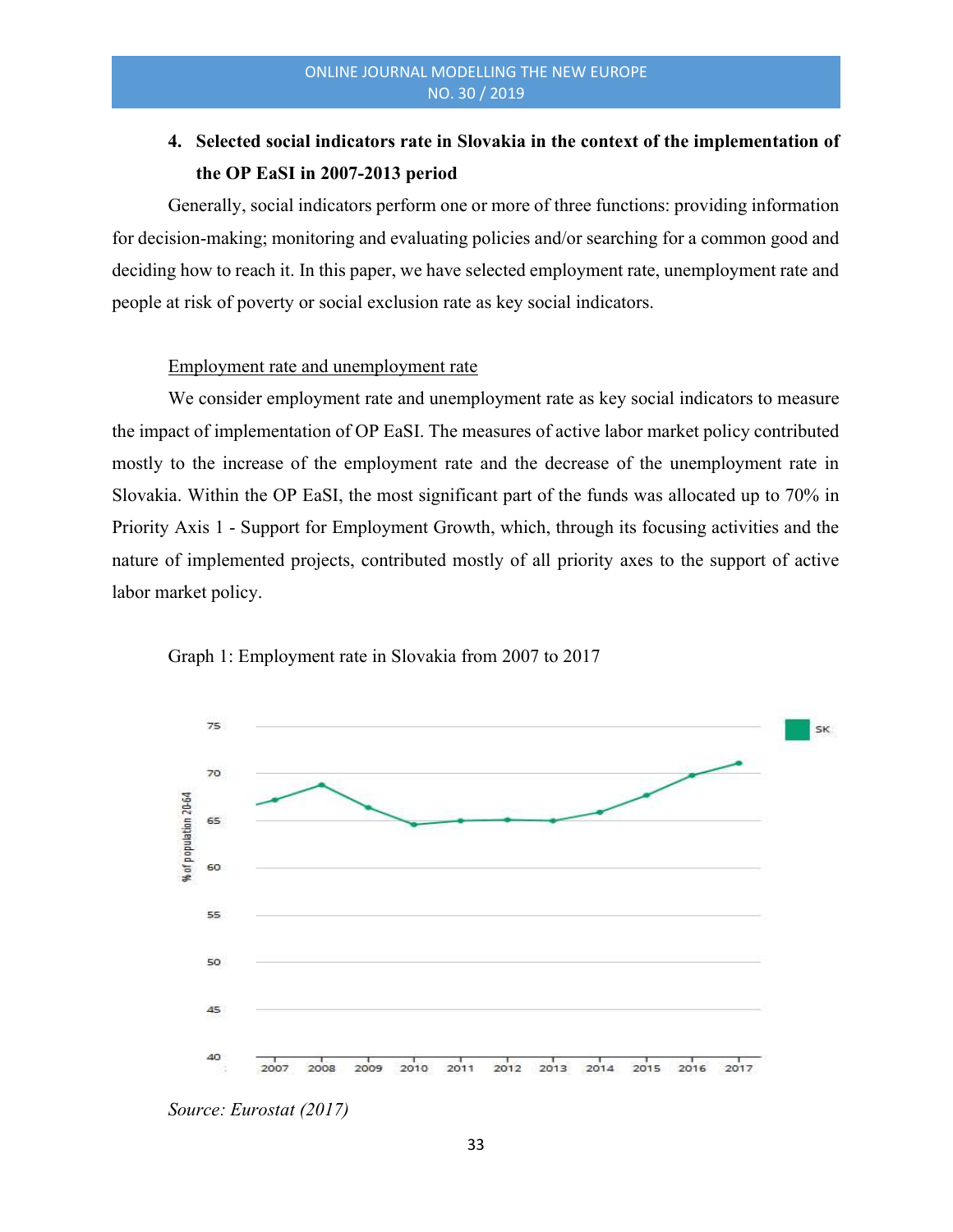

Graph 2: Unemployment rate in Slovakia from 2007 to 2017 in %

Source: own processing based on Statista (2017)

We have selected several indicators to demonstrate the success of these implemented measures. Indicator "The number of persons in the target group involved in the supported projects" managed to reach 254.65% when in total, 1 509 852 persons of the target groups were involved in the projects. Also the indicator "Number of successfully placed persons related to projects aimed at the placement of persons, people who are at risk of being dismissed from vacancies for job vacancies" reached above average level. This indicator was filled to almost 290.30%, which represents 425 243 people.

| Indicators |          |          | 2007  | 2008    | 2009    | 2010    | 2011      | 2012      | 2013      | 2014      | 2015      |
|------------|----------|----------|-------|---------|---------|---------|-----------|-----------|-----------|-----------|-----------|
|            |          |          |       |         |         |         |           |           |           |           |           |
| The        | Achieved | $\theta$ | 5,119 | 210,476 | 254,302 | 881,045 | 1,210,605 | 1,303,997 | 1,355,584 | 1,509,852 | 1,509,852 |
| number of  | result   |          |       |         |         |         |           |           |           |           |           |
| people in  | Goal     | N/A      | N/A   | N/A     | N/A     | N/A     | N/A       | 592,909   | N/A       | N/A       | 592,909   |
| the target |          |          |       |         |         |         |           |           |           |           |           |

Table 4: Priority Axis 1: Fulfilment of physical indicators of contracted projects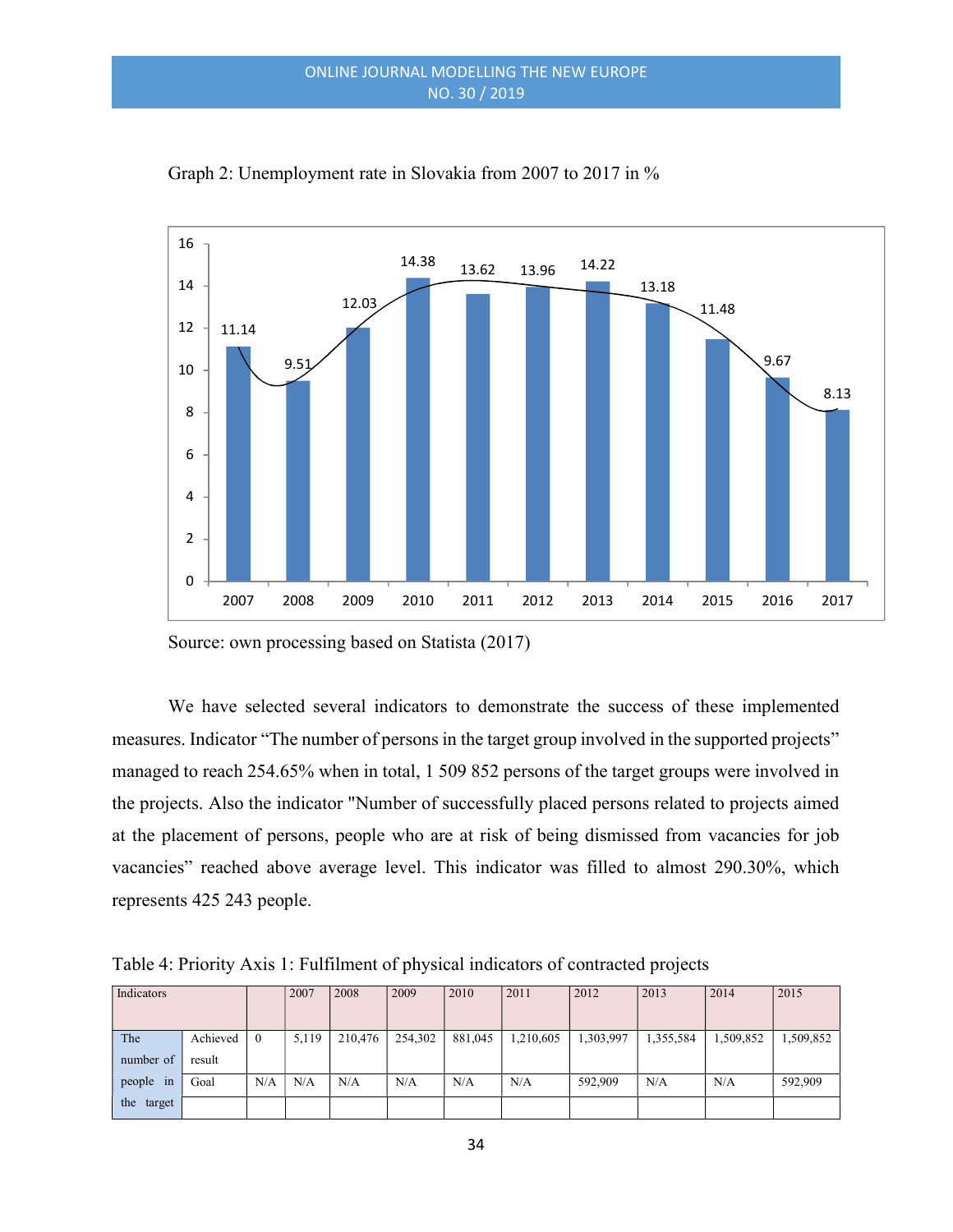| group      |          |              |       |        |        |        |        |         |        |        |         |
|------------|----------|--------------|-------|--------|--------|--------|--------|---------|--------|--------|---------|
| involved   |          |              |       |        |        |        |        |         |        |        |         |
| in<br>the  |          |              |       |        |        |        |        |         |        |        |         |
| supported  |          |              |       |        |        |        |        |         |        |        |         |
| projects   |          |              |       |        |        |        |        |         |        |        |         |
| (number,   |          |              |       |        |        |        |        |         |        |        |         |
| output)    |          |              |       |        |        |        |        |         |        |        |         |
|            |          |              |       |        |        |        |        |         |        |        |         |
| Number     | Achieved | $\mathbf{0}$ | 1,857 | 31,413 | 22,899 | 42,429 | 54,191 | 69,781  | 77,906 | 82,553 | 82,553  |
| jobs<br>of | result   |              |       |        |        |        |        |         |        |        |         |
| created    | Goal     | N/A          | N/A   | N/A    | N/A    | N/A    | N/A    | 110,713 | N/A    | N/A    | 110,713 |
| (number,   |          |              |       |        |        |        |        |         |        |        |         |
| result)    |          |              |       |        |        |        |        |         |        |        |         |
|            |          |              |       |        |        |        |        |         |        |        |         |

Source: Implementation agency of Slovak Ministry of Employment, Social Affairs and Family (2018) Annual reports of OP EaSI.

During the implementation of the OP EaSI, more than 82,000 new jobs have been created; most of them are sustainable, meaning that those who have been supported have retained their job for more than one year. With these contributions, more than 108,000 vacant or unoccupied jobs were filled. From the point of view of meeting the OP EaSI global target, the projected values of the indicators were set in the pre-crisis years, meaning that the measures were directed to areas with sufficient absorption capacity.

The implementation process has been heavily influenced by the crisis developments in the global economy and the need to prefer, in particular, the active labor market measures to promote employment. These measures taken as a reaction to the crisis can be considered successful, since the rate of employment has increased every year since 2010 after the temporary depression in 2008 and 2009.

Especially projects of the OP EaSI that support the employment of young people under the age of 29 can be considered very successful. By implementing these projects, nearly 13,000 new jobs were created for young people in different areas. Based on these contributions, the most significant achievements have been reached in the categories of helping employing young people under the age of 25 in the SR since 2012. According to European statistics, by 2016, unemployment in this category fell from 34.9% to 23.7%, a decrease of 11.2% point. It has also created mostly sustainable jobs, with 86% of young people still remaining in permanent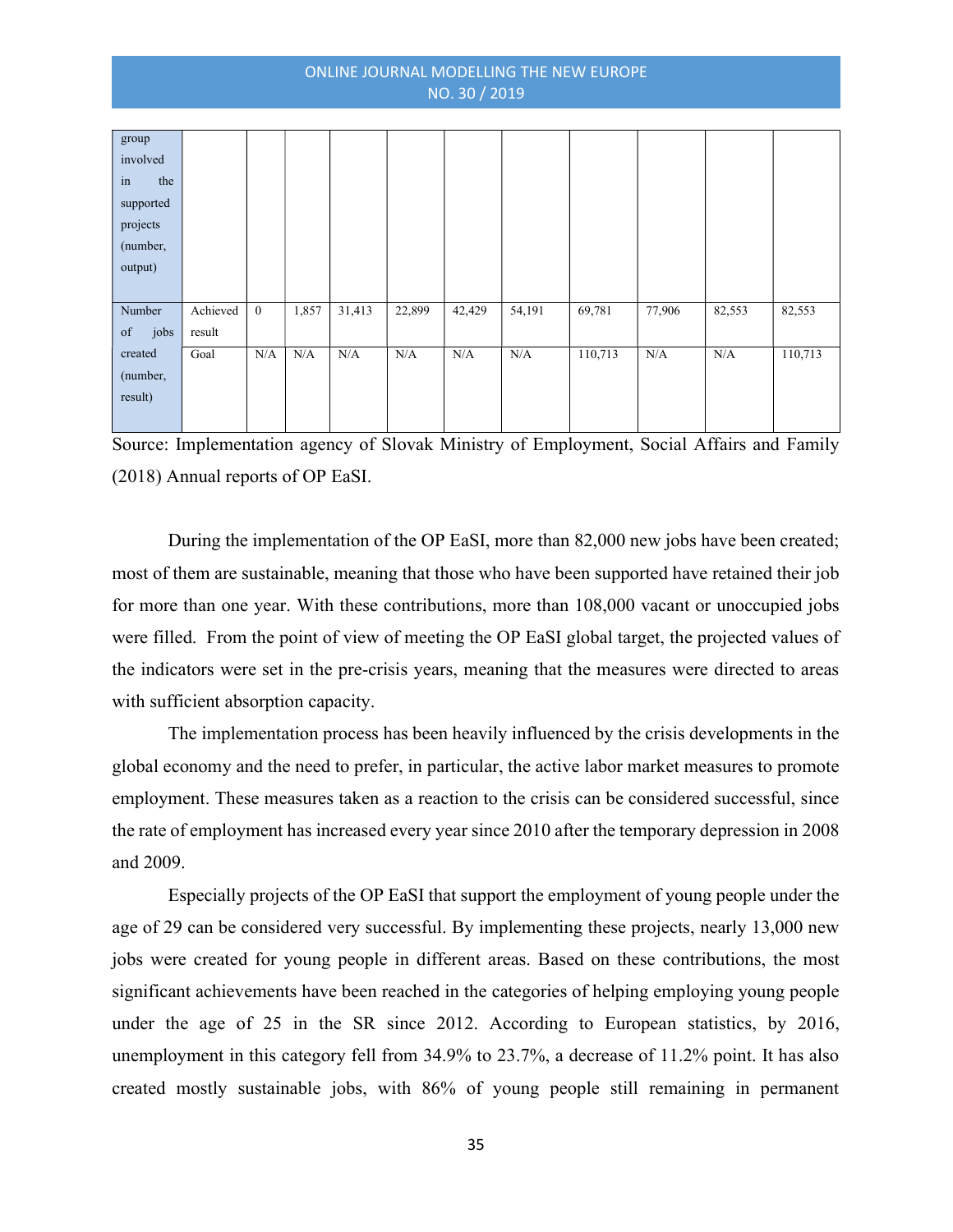employment at the end of the project for those employers who received funding from the operational program.

Five of the projects aimed at supporting the employment of young people under the age of 29 have invested a total of nearly EUR 70 million, which helped young unemployed in different ways by creating a new job, gaining experience or retraining them. In the fields of support of the so-called more public employment, more than 7,200 unemployed have been employed. By financing retraining courses, more than 15,000 people were supported.

To achieve the main objective of the OP EaSI - Increasing employment and adaptability and reduction of unemployment, active labor market measures have contributed to in a major way by implemented national projects. In the 2007-13 programming period, active labor market policy measures and reform reforms were adopted to increase employment, mitigate regional disparities, reduce long-term unemployment, youth unemployment, and support the creation of new jobs.

Better account was taken of the situation in regional labor markets, increased targeting to a target group of particularly disadvantaged job seekers, long-term unemployed citizens, young people, people over 50 years of age and job seekers with low or no education.

#### People at risk of poverty or social exclusion rate

In line with the goals of the Europe 2020 Strategy (Duľová Spišáková et al., 2017), the SR has defined a specific objective in the area of poverty eradication, namely: "To extract at least 170,000 people from the risk of poverty and exclusion by 2020". The SR seeks to reduce the risk of poverty and social exclusion by strengthening and by promoting social inclusion measures. It is primarily about streamlining the current and introducing new measures to assist people in material need, as well as other measures aimed at adequate income, improving the quality of social services, measures for the social and legal protection of children, support for families, especially when reconciling their family and working lives etc.

Implementation of OP EaSI contributed significantly to the fulfillment of objective no. 5 of the Europe 2020 Strategy - Combating poverty and social exclusion, enabling socially excluded people to participate actively in the life of society as well as supporting the fight against discrimination and addressing the particular circumstances of particularly vulnerable groups, in particular by meeting the objectives of the implemented National projects.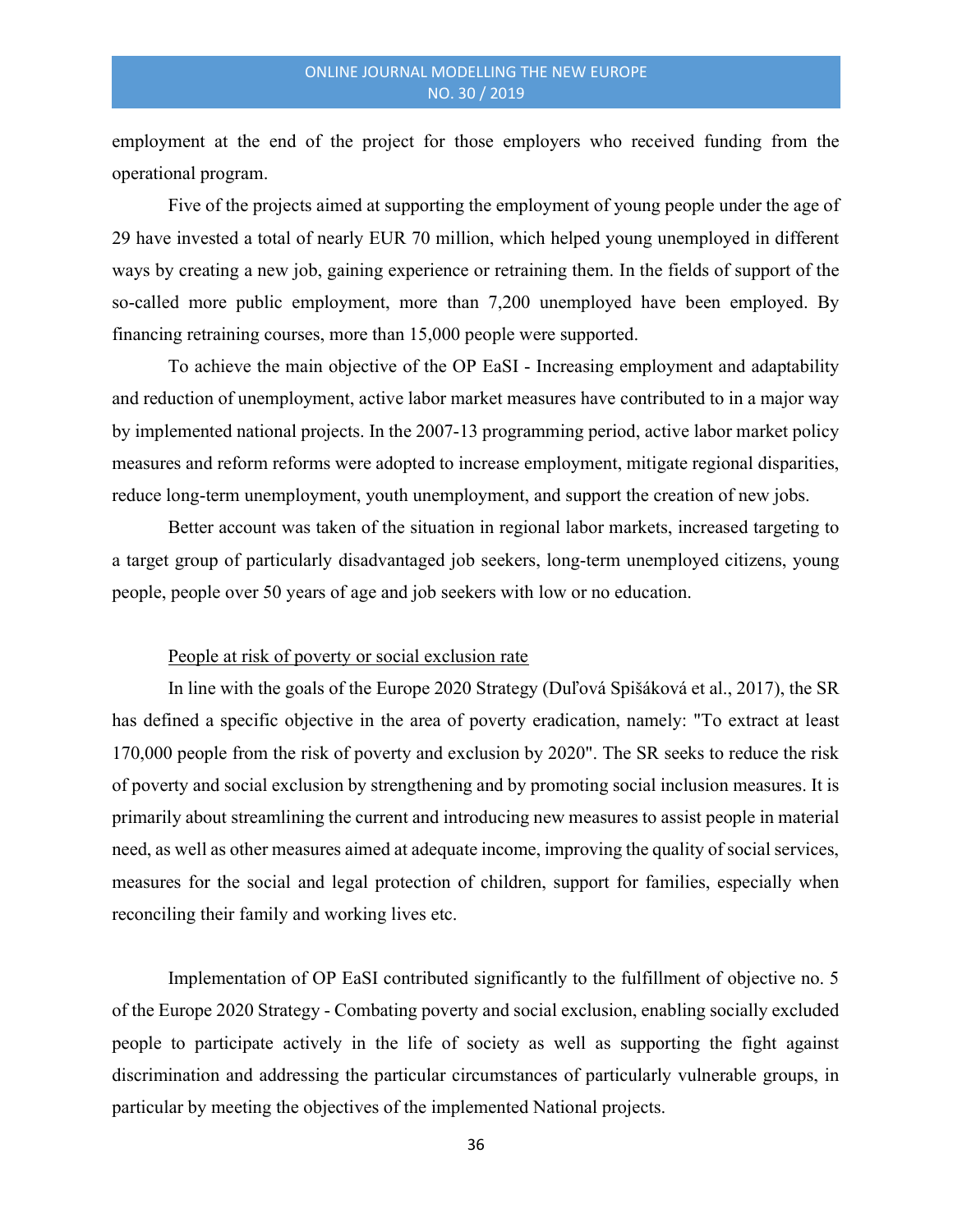|          | 007 | 008 | 009 | 010 | 011 | 012 | 013 | 014 | 015 | 016 | 017 |
|----------|-----|-----|-----|-----|-----|-----|-----|-----|-----|-----|-----|
| Slovakia | 1,4 | 0,6 | 9,6 | 0,6 | 0,6 | 0,5 | 9,8 | 8,4 | 8,4 | 8,1 | 6,3 |

Table 5 People at risk of poverty or social exclusion rate in SR 2007-2017 in %

Source: Eurostat (2017)

# **Conclusion**

The OP EaSI was implemented in the programming period 2007-2013 by the Ministry of Labor, Social Affairs and Family of the SR. The aim of the operational program was to increase employment, social inclusion and capacity building. Due to the low flexibility and efficiency of the staff in various areas of public administration, as well as the need to improve policy-making, the OP EaSI supported activities aimed at improving human capital and activities oriented towards quality policy making. OP EaSI was financed from the ESF and was implemented through five priority axes.

The implementation of the OP EaSI can be considered successful on the basis of results of realized projects and objectives achieved. The OP EaSI helped mitigate the impact of the crisis on employment, started community-wide social and community work, several other innovative national projects in the field of social inclusion helped in particular by supporting capacity building education. The OP EaSI belonged undoubtedly among the most successful programs in 2007-2013 in terms of the achieved level of drawing, but also in the scope of concrete socio-economic results achieved. The funds allocated for this program were used at the level of 96.18%. The overwhelming majority of indicators have been fulfilled at the requested level. The total number of regularly completed projects was 1,546 out of 1,906 overall contracted projects for the period 2007-2013.

The main objective of this paper was to analyze the impact of implementation of OP EaSI on the selected social indicators such as employment rate, unemployment rate and people at risk of poverty or social exclusion rate in Slovakia during 10 years period 2007-2017. When we consider the course of development of the unemployment rate in Slovakia in the 10 year period from 2007 to 2017 in the context of above mentioned indicators, we came to a conclusion that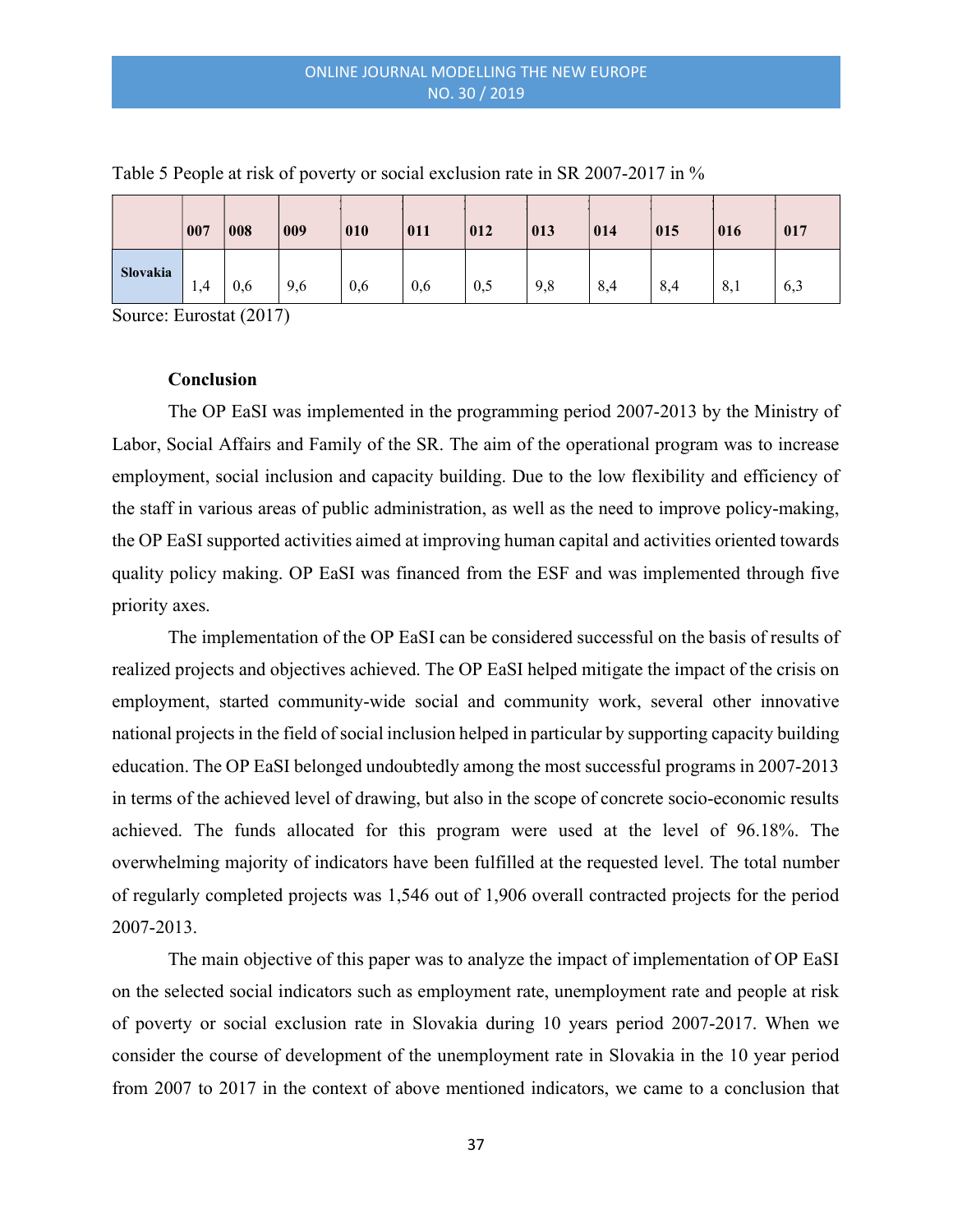there was a significant impact of the Implementation of the OP EaSI. The unemployment rate in Slovakia in 2007 was 11.14%. With the contribution of OP EaSI, Slovakia was able to reduce unemployment in the long term. With the unemployment rate at 8.13% in 2017, Slovakia reached the historical minimum.

Regarding the employment rate, it was heavily influenced by the crisis in 2008 and 2009, but thanks to measures taken, especially active labor market measures supported mostly by Priority Axes 1, the rate increased every year since 2010. The employment rate in Slovakia in 2007 was 63.6%. During the implementation of the OP EaSI, more than 82,000 new jobs were created; most of them are sustainable, meaning that those who had been supported had retained their job for more than one year. With these contributions, more than 108,000 vacant or unoccupied jobs were filled. In 2017, the employment rate in the SR was 71.1%, which was also the historical record.

In the field of combating poverty and social exclusion, the OP EaSI had a strong contribution to the people at risk of poverty or social exclusion rate in the SR 2007-2017, which decreased every year during that period, except 2009 as a consequence of the crisis. In 2007, it was 21.4% and in 2017 it was at the historical minimum of 16.3%.

Every year, the ESF is helping approximately one million European citizens to get new jobs, education or qualifications. A successful implementation of OP EaSI was a good starting point for the preparation of the implementation of the current 2014-2020 programming period in which the SR, through the implementation of projects of the OP Human Resources according to EU recommendations, focuses mainly on long-term unemployment, youth unemployment, support for inclusive education and integration of marginalized groups.

#### References

1. ANDRONICEANU, A., GHERGHINA, R., CIOBĂNAȘU, M. (2019). The interdependence between fiscal public policies and tax evasion. Administratie si Management Public, (32), pp. 32-41, DOI: 10.24818/amp/2019.32-03

2. BALCERZAK, AP. 2016. Fiscal burden in the European union member states. *Economic* Annals-XXI, 161 (9-10), pp. 4-6

3. BONOLI, G. (2010) The political economy of active labour market policy. Politics  $\&$ Society 38: 435-457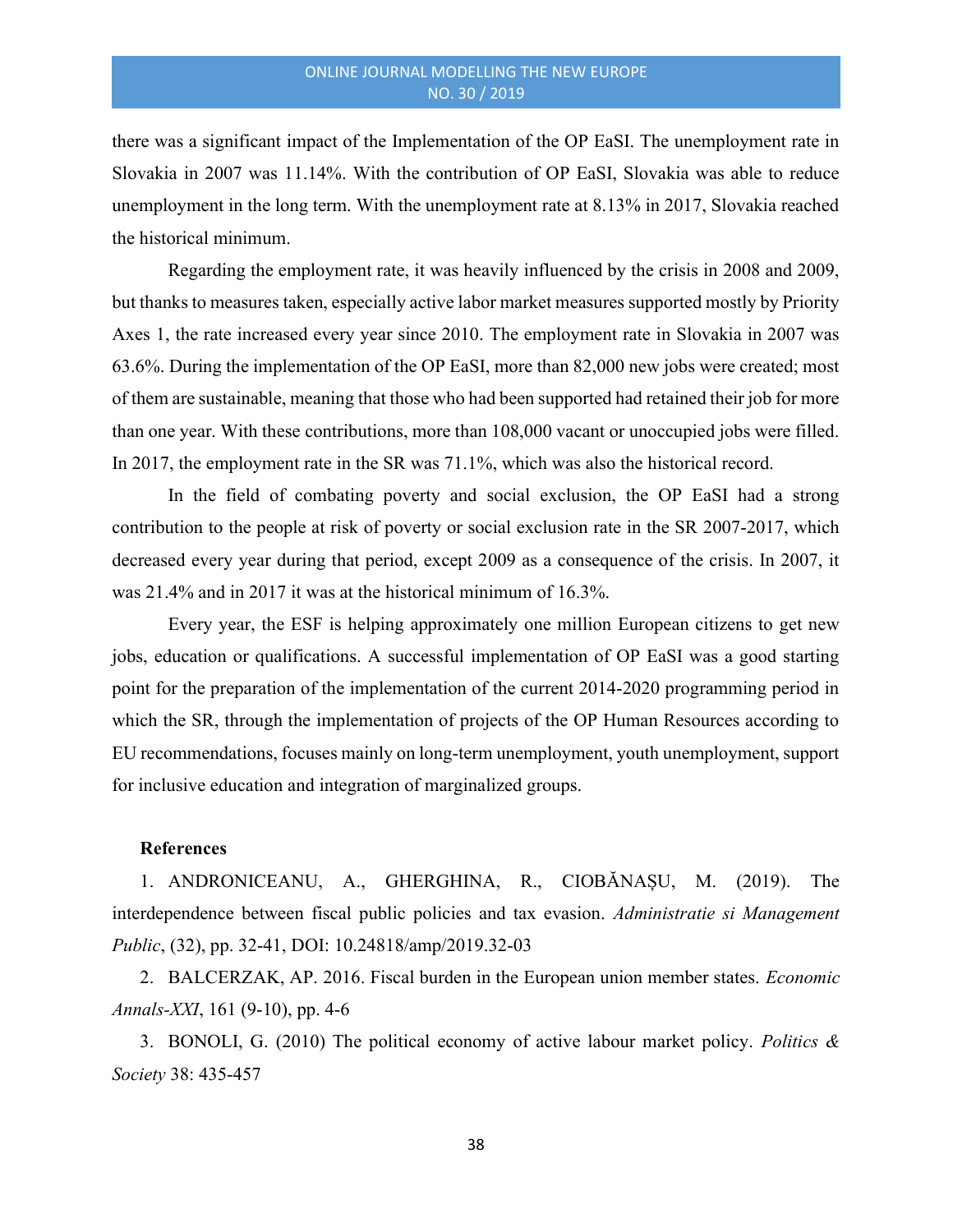4. BÖHNKE, P. (2004). Perception of social integration and exclusion in an enlarged Europe, Office for Official Publications of European Communities, Luxemberg, 2004. 62 p. ISBN 92-897-0246-X

5. BRZESZCZAK, A. and IMIOŁCZYK, J. (2016). Ratio analysis of Poland's sustainable development compared to the countries of the European Union. Acta Oeconomica Universitatis Selye  $5(2)$ ,  $31 - 41$ 

6. CALMFORS, L. (1994). Active labour market policy and unemployment – a framework for the analysis of crucial design features. OECD Economic studies No.22, Spring 1994.

7. CENTRAL COORDINATION BODY (2007). Národný strategický referenčný rámec 2007 – 2013. [online] Available at: http://www.nsrr.sk/en/narodny-strategicky-referencny-ramec-2007-2013/

8. DUĽOVÁ SPIŠÁKOVÁ, E., MURA, L., GONTKOVIČOVÁ, B., HAJDUOVÁ, Z. (2017). R&D in the context of Europe 2020 in selected countries. Economic Computation and Economic Cybernetics Studies and Research, 51 (4), pp. 243 – 261.

9. EUROPE 2020 STRATEGY (2018). [online] Available at: https://ec.europa.eu/info/business-economy-euro/economic-and-fiscal-policy-coordination/eueconomic-governance-monitoring-prevention-correction/european-semester/framework/europe-2020-strategy\_en

10. EUROSTAT (2017). Employment rate in Slovakia in 2007-2017. [online], Available at: https://ec.europa.eu/eurostat/statistics-explained/index.php/Employment\_statistics

11. EUROPEAN UNION (2015). Council Decision (EU) 2015/1848 on guidelines for the employment policies of the Member States for 2015. [online], Available at: https://eurlex.europa.eu/legal-content/EN/TXT/?uri=OJ%3AJOL\_2015\_268\_R\_0005

12. EUROPEAN UNION (2018). Financial framework 2007 – 2013. [online] Available at: http://ec.europa.eu/budget/figures/fin\_fwk0713/fwk0713\_en.cfm#cf07\_13

13. GERBERY, D., DŽAMBAZOVIČ, R. (2011). Inovatívne orientácie v sociálnej politike: Perspektíva sociálnej inklúzie. Bratislava: Univerzita Komenského v Bratislave, 2011. 132 p. ISBN 978-80-223-2998-9

14. GREVE, B. (2018). Social and Labour Market Policy: The Basics. Abingdon: Routledge, 2018. 139 p. ISBN 97-811-3855-7291.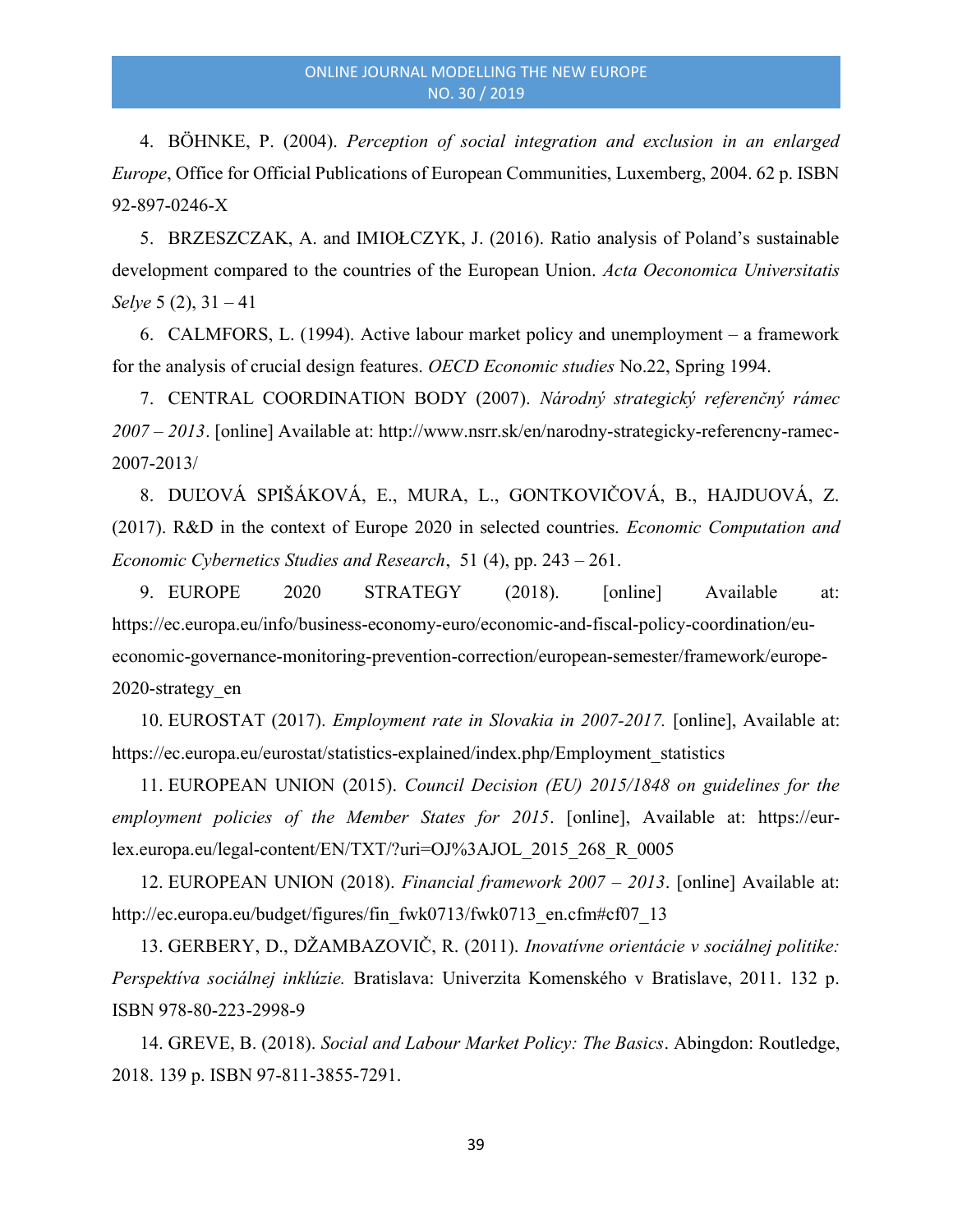15. HETTEŠ, M. (2013). Zamestnanosť a sociálna práca. Bratislava: Vysoká škola zdravotníctva a sociálnej práce sv. Alžbety. 2013. 130 s. ISBN 978-80-8132-089-7.

16. HORECKÝ, J. (2018). Operation and action of a trade union (in terms of Czech Republic labour law). Central European Journal of Labour Law and Personnel Management, 1 (1), 17 – 27 . http://doi.org/10.33382/cejllpm.2018.01.02

17. HOTZ, V. JOSEPH, GUIDO IMBENS, AND JACOB KLERMAN. (2006). Evaluating the Differential Effects of Alternative Welfare-to-Work Training omponents: A Reanalysis of the California GAIN Program. Journal of Labor Economics 24: 521-566

18. CHOCHOLATÁ, M., FURKOVÁ, A. (2018). The analysis of employment rates in the context of spatial connectivity of the EU regions. Equilibrium. Quarterly Journal of Economics and Economic Policy, 13(2), 181-213. https://doi.org/10.24136/eq.2018.010

19. IMPLEMENTATION AGENCY OF SLOVAK MINISTRY OF EMPLOYMENT, SOCIAL AFFAIRS AND FAMILY (2018) Annual reports of OP EaSI. [online] Available at: https://www.ia.gov.sk/sk/dopytovo-orientovane-projekty/programove-obdobie-2007- 20133/dokumenty/vyrocne-spravy-stav-cerpania-suhrnne-ziadosti-o-platbu

20. KARGOL-WASILUK, A., & WILDOWICZ-GIEGIEL, A. (2018). The quality of public finance in the light of fiscal governance concept: implications for the European Union countries. Equilibrium. Quarterly Journal of Economics and Economic Policy, 13(3), 411-426. https://doi.org/10.24136/eq.2018.020

21. KOVÁČOVÁ, E. et al. (1995). *Teória a politika zamestnanosti*. Bratislava: Ekonóm, 1995. 269 p. ISBN 80-225-0700-8.

22. KUBÍK, J., ZŮVALA, R. (2018). Division of labor in transport and the influence of the public sector. Administratie si Management Public, (30), 6-23. DOI: 10.24818/amp/2018.30-01

23. LAYARD, R., S. NICKELL AND R. JACKMAN. (1991) Unemployment: macroeconomic performance and the labour market. Oxford University Press

24. LEWANDOWSKA-GWARDA, K. (2018). Female unemployment and its determinants in Poland in 2016 from the spatial perspective. Oeconomia Copernicana, 9(2), 183-204. https://doi.org/10.24136/oc.2018.010

25. LIETAVA, M., FÁZIKOVÁ, M. 2017. Selection of EU finaced projects and the territorial cohesion. Acta Oeconomica Universitatis Selye 6 (1), 71 – 82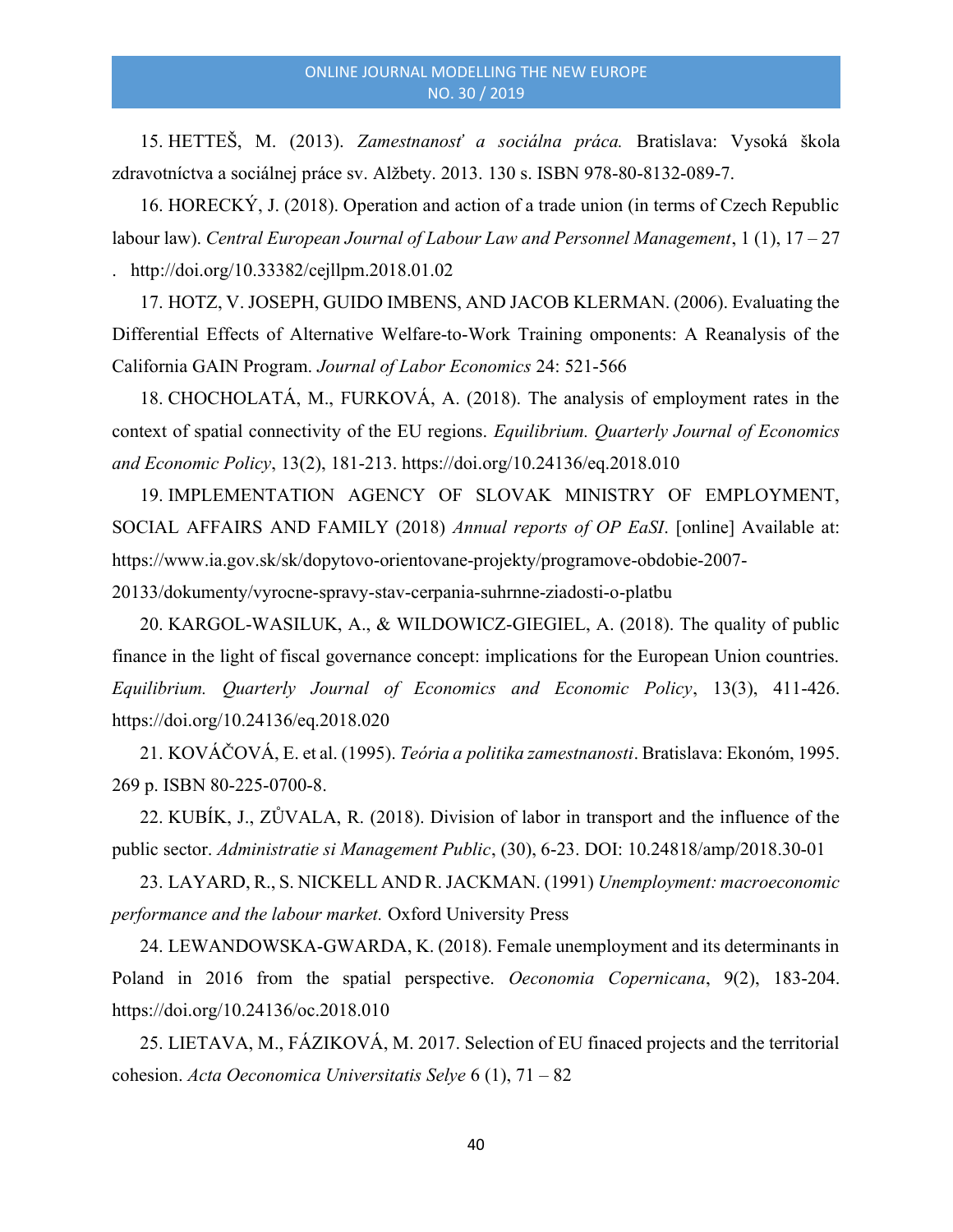26. MANOVÁ, E., ČULKOVÁ, K., SIMONIDESOVÁ, J., LUKÁČ, J. 2018. Evaluation of macroeconomic position of chosen EU countries. Acta Oeconomica Universitatis Selye 7 (2), 80 – 90

27. MAREŠ P. and SIROVÁTKA T., 2008. Sociální vyloučení (exkluze) a sociální začleňování (inkluze) – koncepty, diskurz, agenda. Czech Sociological Review, 44, (2) 2, 271- 294.

28. MÉSZÁROS, M. (2018). Employing of self-employed persons. Central European Journal of Labour Law and Personnel Management, 1 (1), 46 – 67. http://doi.org/ 10.33382/cejllpm.2018.01.04

29. MINISTRY OF FINANCE OF THE SLOVAK REPUBLIC. (2014). National reform program 2014, [online], Available at: https://www.finance.gov.sk/Default.aspx?CatID=5197

30. MINISTRY OF FINANCE OF THE SLOVAK REPUBLIC (2018). Programové obdobie 2007 - 2013. [online] Available at: http://www.finance.gov.sk/Default.aspx?CatID=6231

31. MINISTRY OF FINANCE OF THE SLOVAK REPUBLIC (2018). Programové obdobie 2007 - 2013. [online] Available at: http://www.finance.gov.sk/Default.aspx?CatID=6231

32. MINISTRY OF LABOR, SOCIAL AFFAIRS AND FAMILY OF THE SLOVAK REPUBLIC. (2013). The Operational Program Employment and Social Inclusion. [online], Available at: http://www.esf.gov.sk/documents/OP2007/OpZaSI\_Final2007.pdf

33. MINISTRY OF LABOR, SOCIAL AFFAIRS AND FAMILY OF THE SLOVAK REPUBLIC. (2013). *Employment support*. [online], Available at: http://www.employment.gov.sk/sk/praca-zamestnanost/podpora-zamestnanosti/

34. MINISTRY OF LABOR, SOCIAL AFFAIRS AND FAMILY OF THE SLOVAK REPUBLIC. (2013). The Operational Program Employment and Social Inclusion. [online], Available at: http://www.esf.gov.sk/documents/OP2007/OpZaSI\_Final2007.pdf

35. MINISTRY OF LABOR, SOCIAL AFFAIRS AND FAMILY OF THE SLOVAK REPUBLIC. (2013). *Employment support*. [online], Available at: http://www.employment.gov.sk/sk/praca-zamestnanost/podpora-zamestnanosti/

36. MINISTRY OF LABOR, SOCIAL AFFAIRS AND FAMILY OF THE SLOVAK REPUBLIC. (2014) National employment strategy of the Slovak Republic until 2020. [online], Available at: https://www.employment.gov.sk/files/slovensky/praca-zamestnanost/podporazamestnanosti/national-employment-strategy-slovak-republic-until-2020.pdf